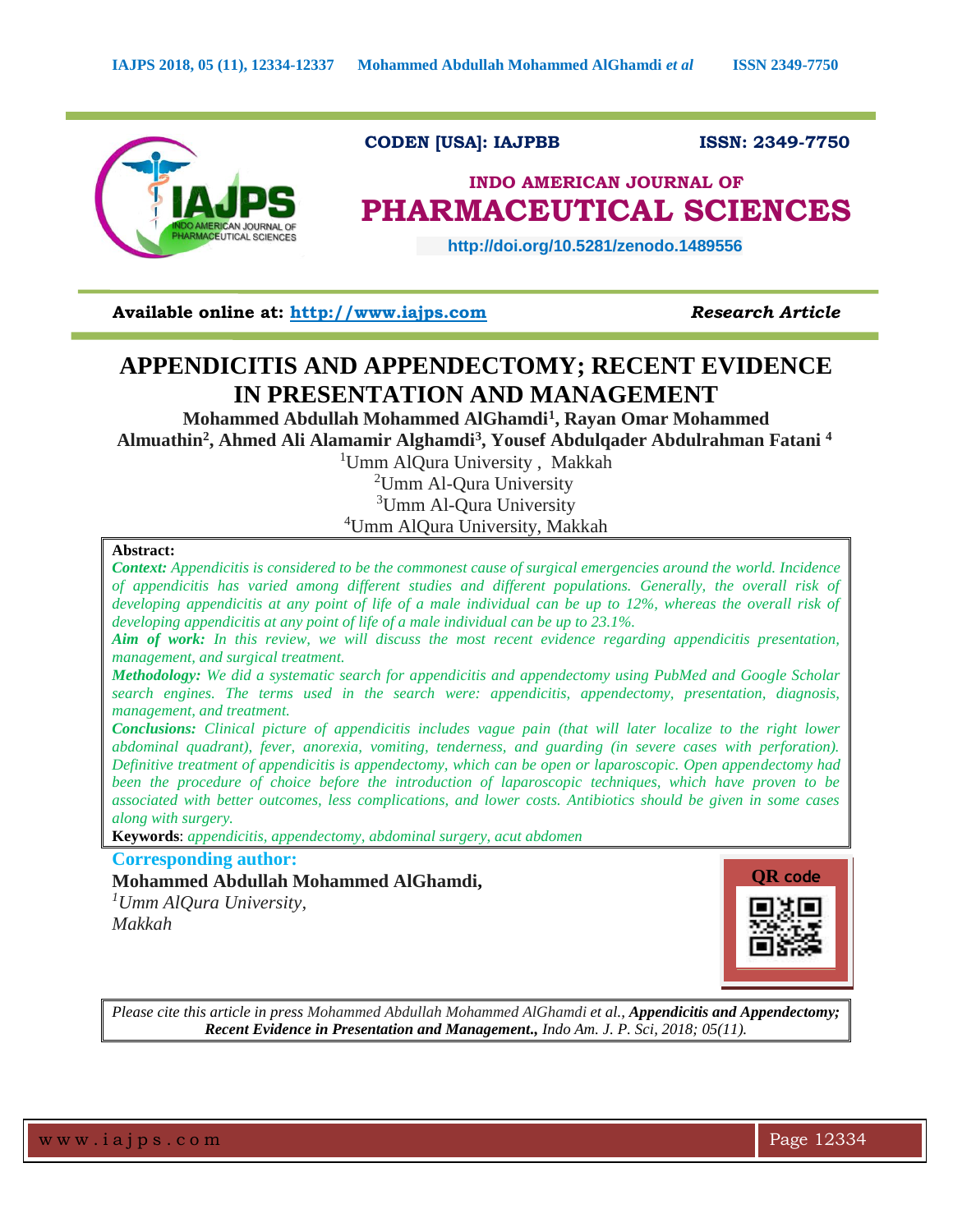#### **INTRODUCTION:**

The appendix us a visceral organ that has an unclear physiology and function. The appendix is generally present at the cecum base, with anatomical variations among different people. The importance of the appendix comes from appendicitis which is considered to be the commonest cause of surgical emergencies around the world<sup>1</sup>. Moreover, appendicitis is also the most common cause of emergent surgery during childhood and during pregnancy [2].

Incidence of appendicitis has varied among different studies and different populations. Many of these studies cannot be accurate enough due to being retrospective or because of causes related to their methodology. Generally, the overall risk of developing appendicitis at any point of life of a male individual can be up to 12%, whereas the overall risk of developing appendicitis at any point of life of a male individual can be up to 23.1% [1]. When examined according to age, appendicitis has been found to be highest among individuals aged between  $10-19$  years<sup>3</sup>. Some studies have noted the presence of variation of incidence between different seasons. For example, appendicitis has been more observed during summer than other seasons of the year [4].

Incidences where the appendix perforates due to appendicitis have been recently decreasing. The cause of this decrease has not been well-established, but it could by attributed to improved management and treatment of appendicitis cases before they become severe enough to perforate [5]. This decrease in appendix perforation has been associated with a significant decrease in hospital admissions duration and costs of treatment [5].

In this review, we will discuss the most recent evidence regarding appendicitis presentation, management, and surgical treatment.

### **METHODOLOGY:**

We did a systematic search for appendicitis and appendectomy using PubMed search engine (http://www.ncbi.nlm.nih.gov/) and Google Scholar search engine (https://scholar.google.com). Our search also looked for presentation, and treatment of appendicitis. All relevant studies were retrieved and discussed. We only included full articles.

The terms used in the search were: appendicitis, appendectomy, presentation, diagnosis, management, and treatment.

**Pathophysiology and presentation of Appendicitis:**

The general conception of appendicitis is that it starts with an obstruction of its lumen, mainly with a solid stool mass (fecalith). However, recent evidence has been showing that appendicitis could have other mechanisms<sup>6</sup>. These alternative mechanisms include the development of a viral or bacterial infection that will lead to hyperplasia of the appendix lymphatics. Following the obstruction of the appendix lumen, the appendix continues to secrete mucus leading to an increase in the intraluminal pressure, which will cause distension of the appendix wall. These changes will lead to the feeling of an unspecific visceral pain with poor localization initially. As time passes, accumulation of secretion continues with stasis allowing for overgrowth of different bacteria. All these events will lead to the development of appendicitis [4].

Clinical picture will involve the development of fever, high WBCs counts, anorexia, and abdominal pain in the right lower quadrant of the abdomen. Appendicitis can be complicated with ischemia, gangrene, perforation, and peritonitis, all due to the cessation of blood supply due to arterial occlusion. Complicated appendicitis will present with extremely severe abdominal pain and high fever and is considered a serious disease that can lead to sepsis, shock, and possibly death [4].

#### **Diagnosis of appendicitis:**

Obtaining a proper history is essential in reaching the diagnosis of appendicitis. Generally, the patient will present with a vague pain (epigastric or periumbilical) that will precede nausea, anorexia, and/or vomiting. Some patients can have a history of recent bowel distress, constipation, and/or diarrhea<sup>7</sup>. Pain will then become more localized in the right lower abdominal quadrant and will become associated with severe tenderness. Fever will develop and become more severe as the inflammation progresses. Late disease could present with signs and symptoms of peritonitis [7].

Despite being common in most patients with appendicitis, fever could be absent in some patients, especially with early disease. Some patients may have persistent tachycardia and hypotension. Physical examination will show abdominal tenderness, which is elicited in the McBurney point. Rebound tenderness can be present in cases of peritonitis along with involuntary guarding. Examination of the rectum can sometimes cause pain when the appendix is located in the pelvis [7].

In cases of suspected acute appendicitis, investigations must include complete blood count,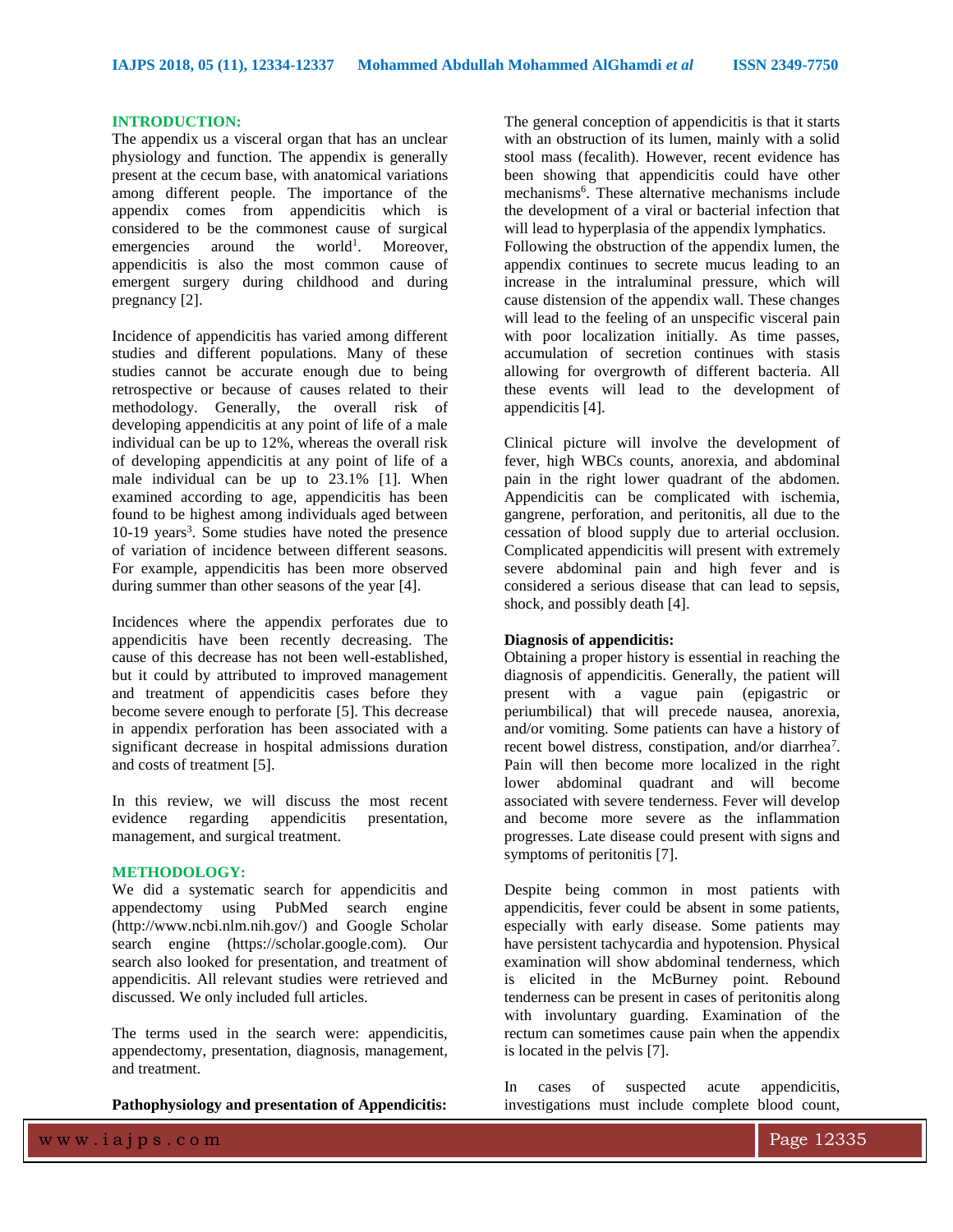urinalysis, coagulation parameters, inflammation markers and electrolytes levels. Women must also get a pregnancy test.

The most important laboratory marker when diagnosing a case of appendicitis is the significant increase in counts of WBCs, along with the presence of high C-RP levels<sup>8</sup>. Other markers include bilirubin levels, lactoferrin, fibrinogen and calprotectin [9].

When investigating a case of appendicitis, imaging could be of great benefit in confirming the diagnosis and ruling out other possible causes of acute abdomen. The most important imaging technique when doing the work up of appendicitis is CT scanning. Other techniques include ultrasound and MRI. The decision of which modality to use depends mainly on available techniques, and the characteristics of the patient. For example, ultrasound is cheap, widely available, and associated with no radiation exposures, which make it ideal for use in pregnancy. However, it is associated with relatively low sensitivity and specificity, limiting its routine use in suspected appendicitis. On the other hand, CT images have significantly higher sensitivity and specificity but are associated with significant radiation exposure and high  $costs^{10}$ . CT images are still, however, not useful in detecting perforation in severe appendicitis [11]. The best imaging modality remains to be MRI, which is, however, associated with significantly higher costs, making it not costeffective in many cases [12].

#### **Open surgery appendectomy:**

Currently, open appendectomy procedure is rarely attempted due to the emergence of laparoscopic surgical techniques. However, it is still essential for surgeons to be familiar with it, in order to be able to perform it when there is any contraindication to laparoscopic surgery, or when laparoscopic techniques are not available.

Most open appendectomies are done by an oblique incision in the right lower abdominal quadrant, or a transverse incision in the right lower abdominal quadrant in a lateral position to the rectus muscle. The later incision is sometimes preferred as it gives better pelvic access and is associated with better outcomes cosmetic-wise. Then, the external oblique muscle aponeurosis is incised along with the abdominal wall to reach the peritoneum and detect the appendix. The surgeon will then ligate and remove the appendix and ligate the appendiceal artery. Finally, the surgeon irrigates the peritoneum with saline and closes the muscle and the fascia<sup>13</sup>.

#### **Laparoscopic appendectomy:**

The first appendectomy to be performed with laparoscopic techniques was in 1980. This was considered a huge achievement in the field of surgery, as it soon became the procedure of choice for managing and treating appendicitis [14].

Since then, this technique has been continuously improving and several studies have been conducted on it to prove its superiority over open appendectomy. A previous meta-analysis included more than thirty controlled trials (over 3500 total number of patients), has concluded that laparoscopic appendectomy showed significantly better outcomes than open appendectomy regarding rates of infections, duration of hospital admissions, and development of complications. However, this metaanalysis did not include children, and did only study adults [15].

In 1997, the single incision laparoscopic appendectomy was introduced and gave the ability to access the abdomen through only one incision. The main improvement in this technique was to lead to better cosmetic outcomes<sup>16</sup>. Limitations of this technique are the significantly longer operation time associated with it, and its higher costs than standard laparoscopic appendicitis [16].

#### **Natural Orifice Transluminal Surgery:**

In this procedure, the peritoneum is accessed through a body orifice like the mouth, the vagina, or the rectum. Following the access, appendectomy is performed similar to standard laparoscopic procedure. This technique was first introduced in the year 2017, aiming to improve cosmetic outcome, as it will not need a surgical wound [17].

#### **CONCLUSIONS:**

Appendicitis is considered to be one of the most common causes of surgeries in the emergency department, and the most common cause of acute abdomen. Clinical picture of appendicitis includes vague pain (that will later localize to the right lower abdominal quadrant), fever, anorexia, vomiting, tenderness, and guarding (in severe cases with perforation). If not treated early, appendicitis can be complicated with ischemia, gangrene, perforation, peritonitis, sepsis, and possibly death. Diagnosis of appendicitis relies mainly on medical history and physical examination. CT scanning and ultrasound can be used to confirm the diagnosis. MRI is associated with the best sensitivity and specificity. However, it has significantly higher costs making it not cost effective. Definitive treatment of appendicitis is appendectomy, which can be open or